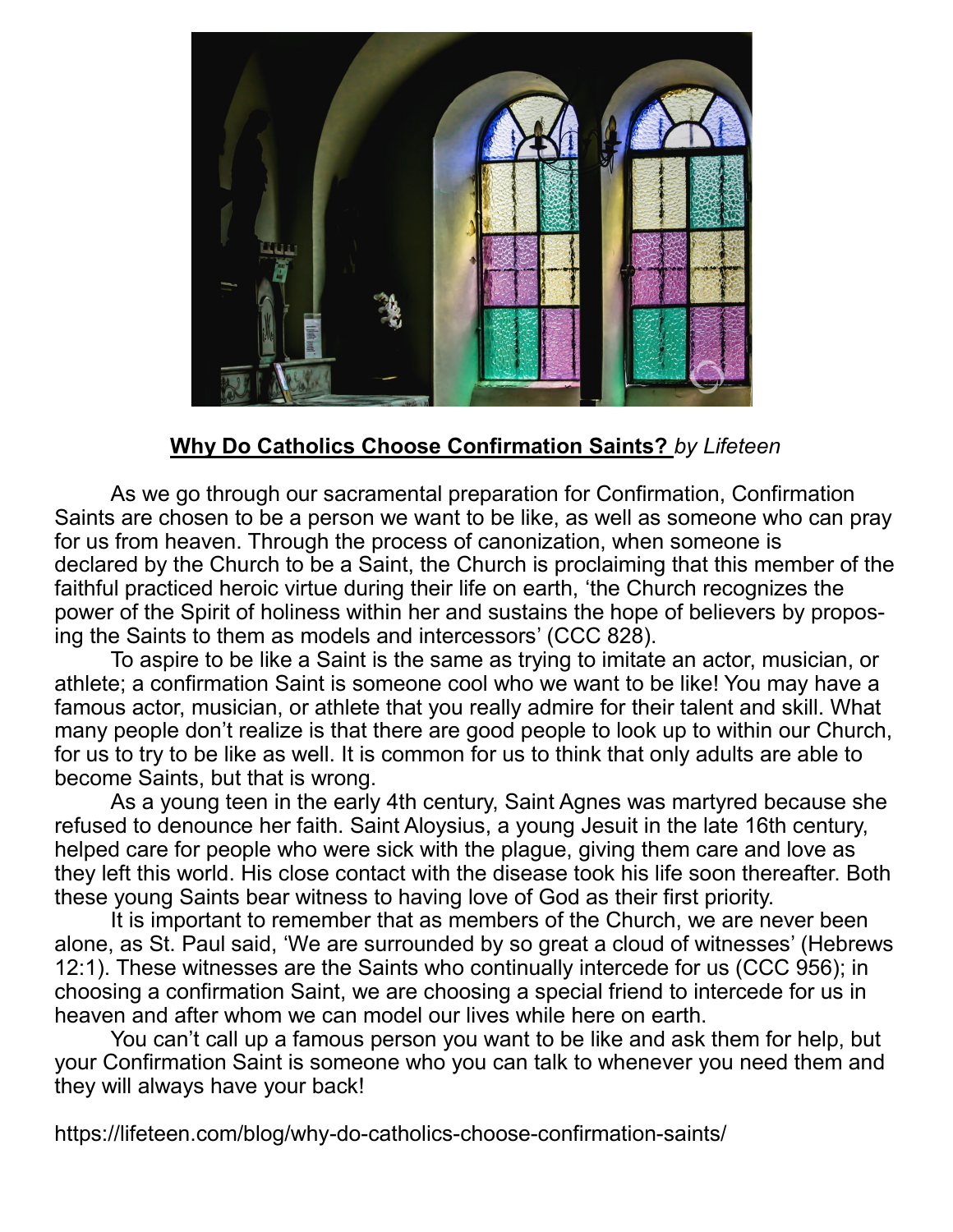## **Partial List of Saint Names**

- St. Adrian the Patron of soldiers
- St. Agatha the Patron of Bell founders and Breast diseases
- St. Agnes Chastity and Girl Scouts
- St. Alban the Patron of Refugees
- St. Albert the Patron of Medical technologists and Scientists
- St. Alexis the patron of pilgrims and beggars
- St. Alphonsus the Patron of Vocations
- St. Ambrose the Patron of Learning
- St. Andrew the Patron of Scotland
- St. Anne the Patron of Grandmothers, Mothers, Women in labor and Horse riders
- St. Anthony the Patron of Lost articles, the Poor, Amputees and Cemetery workers
- St. Augustine, Bishop of Hippo the patron of Theologians
- St. Barbara Ammunition workers, Architects, Builders, Miners, Storms and Sudden death
- St. Benedict the Patron of Monks and Poisoning
- St. Bernard the Patron of the Alps, Mountain climbers, Skiers and Jewelers
- St. Bernadette the Patron of the sick and of people ridiculed for their faith
- St. Blaise the Patron of Wild animals and ailments of the throat
- St. Brendan the Patron of Navigators and Sailors
- St. Bridget the Patron of Ireland and Fallen women
- St. Bridget of Sweden Patron of Europe
- St. Camillus the Patron of Nurses and the Sick
- St. Catherine Laboure the Patron of the Miraculous Medal
- St. Catherine of Sienna the Patron of Temptation
- St. Catherine the Patron of Philosophers, Secretaries, Spinsters
- St. Cecelia the Patron of Music
- St. Charles Borromeo the Patron of Clergy, Colic, Stomach trouble and Ulcers
- St. Christopher the Patron of Bachelors, Drivers, Travel and Travelers
- St. Clare of Assisi the Patron of the Media
- St. Dennis the Patron of France and Headaches
- St. Dominic Savio the Patron of Young Men, the wrongfully accused and juvenile delinquents
- St. Dymphna the Patron of Family harmony, Insanity, Mental illness, Nerves and Runaways
- St. Elizabeth the Patron of Separated spouses and Difficult marriages
- St. Eustace patron of Hunters and those facing adversity
- St. Francis De Sales the Patron of Con-

fessors, the Deaf, Journalists and Teachers

- St. Francis of Assisi the Patron of Animals, Birds, and the Environment
- St. Francis Xavier The Patron of the Orient, Missionaries, Navigators and Sailors
- St. Francis Xavier Cabrini the Patron of Immigrants, emigrants, Missioners and Wine makers
- St. Gabriel the Patron of Youth, Clerics and Communications workers
- St. Gemma Galgani the Patron of Temptation and the Persecuted St. Genesius the Patron of Actors, Comedians, Dancers, Epilepsy and Lawyers
- St. George the Patron of England, Chivalry and Soldiers
- St. Gerard the Patron of Infertility, Pregnant women and those Falsely accused
- St. Germaine the Patron of Child abuse
- St. Gregory the Great the Patron of Teachers, Students and Musicians St. Henry the Patron of Childless and of the Handicapped St. Hubert the Patron of Hunters and Mathematicians
- St. Ignatius Loyola the Patron of Jesuit Order, Retreats and Soldiers St. Ignatius of Antioch he Patron of Churches in the eastern Mediterranean
- St. Jerome the Patron of Librarians, Scholars, Students and Abandoned children
- St. Joan of Arc the Patron of France, Service women, Virgins, Prisoners and Victims
- St. John Berchman the Patron of Altar / Mass servers
- St. John Bosco the Patron of Young People
- St. John the Baptist the Patron of Baptism, Conversion and Tailors
- St. John the Evangelist the Patron of Book sellers, Art dealers and Printers
- St. John the Patron of Heart ailments and Orators
- St. John Vianney the Patron of Pawnbrokers and Priests
- St. Joseph the Patron of Belgium, Carpenters, Married couples and Pioneers
- St. Jude the Patron of Desperation and Hopeless causes
- St. Lidwina the Patron of Skaters
- St. Louis the Patron of Child Death
- St. Louise the Patron of Orphans and Widows
- St. Lucy the Patron of the Poor, Cutters, Eyes, Peddlers, Saddlers and Salespersons
- St. Lucy/St. Lawrence the Patrons of **Blindness**
- St. Luke the Patron of Artists, Doctors, Jewelers, Physicians, Sculptors and Surgeons
- St. Margaret Mary the Patron of Polio
- St. Margaret the Patron of Homelessness
- St. Maria Goretti the Patron of Young

Women, Chastity and Rape Victims

- St. Mark the Patron of Prisoners and Lawyers
- St. Martha the Patron of Housewives, Domestic workers and Servants
- St. Martin the Patron of Vintners and Alcoholics
- St. Mary Magdalen the Patron of Frail and Penitent Women
- St. Matthew the Patron of Accountants, Bankers, Bookkeepers, Stock brokers and Tax collectors
- St. Matthias the Patron of Carpenters and Tailors
- St. Maximilian Kolbe the Patron of Drug Addiction
- St. Michael the Patron of Battles, Germany, Grocers, Police officers, Radiologists, Seafarers
- St. Monica the Patron of Alcoholism, Bakers, Brewers, Children, Coopers, Greece and Peace
- St. Nicholas/St. Dorothy the Patron of Brides
- St. Patrick the Patron of Ireland, Snake bites and Tooth ache
- St. Paul the Patron of Authors, Press, Publishers and Writers St. Peregrine the Patron of Cancer and Skin diseases
- St. Peter the Apostle Patron of Fisherman and Ship builders
- St. Peter the Martyr Patron of Inquisitors and Midwives
- St. Philip Patron of Cooks and Bakers
- St. Rita the Patron of Healing of wounds, Loneliness and Tumors
- St. Robert the Patron of Catechists
- St. Rose of Lima the Patron of South America and against Vanity
- St. Scholastica the Patron of Convulsions in Children and rain
- St. Sebastian the Patron of Athletes, Enemies of religion and Gardeners
- St. Stephen the Patron of Deacons
- St. Theresa of Avila the Patron of the Sick, Headache sufferers and loss of Parents
- St. Theresa of Lisieux the Patron of Missions, Pilots, Florists and AIDS sufferers
- St. Theresa the Patron of Missions and Tuberculosis
- St. Thomas Aquinas the Patron of Universities and Students
- St. Thomas More the Patron of Civil servants, Court Workers, Lawyers and Widowers
- St. Timothy the Patron of Internal Pain and Disease
- St. Ursula the Patron of Young Girls
- St. Vincent de Paul the Patron of Charitable Societies
- St. William the Patron of Adopted children
- St. Winifred the Patron of Virgins
- And many more . . .